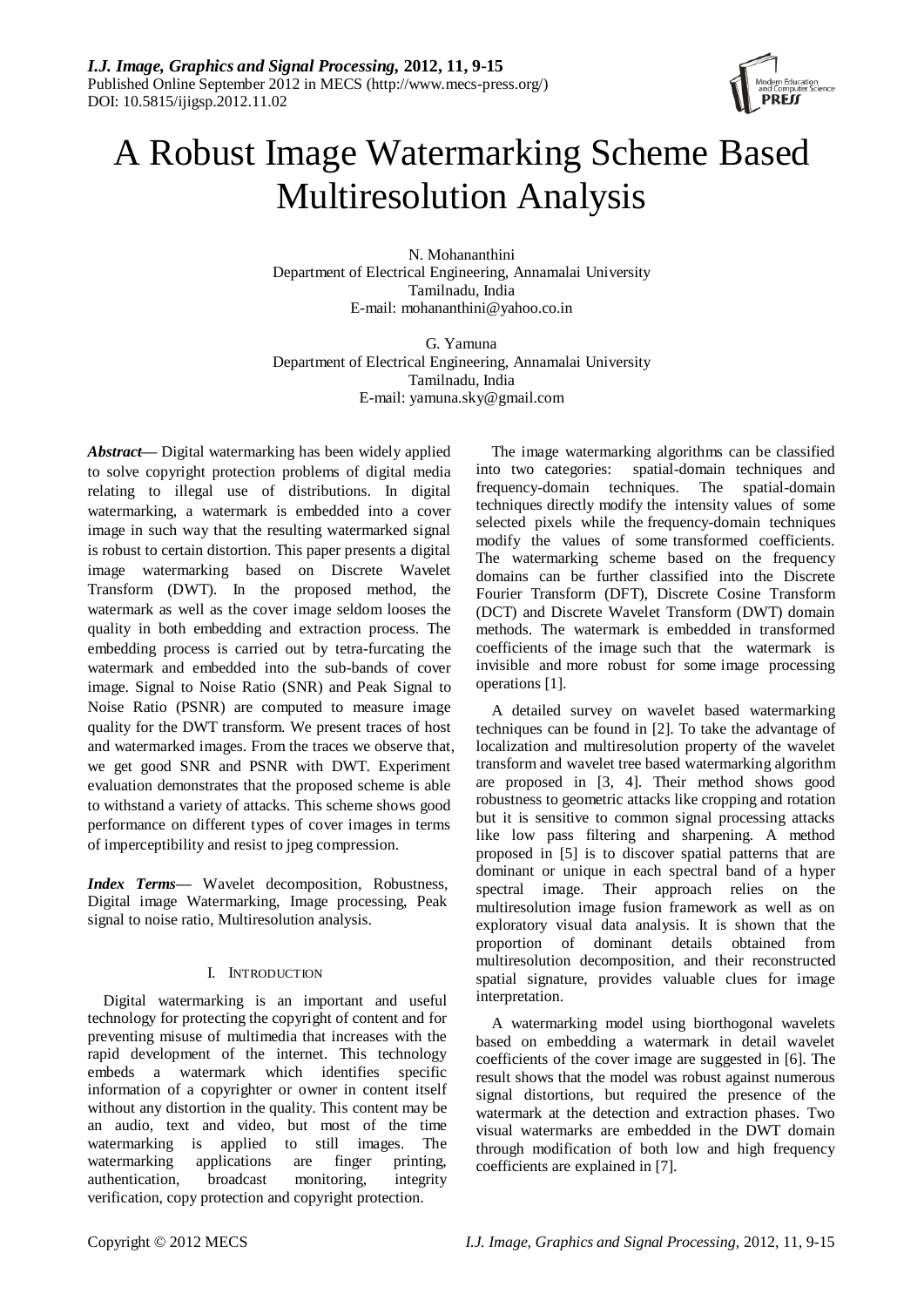An optimal wavelet based watermarking algorithm that embed a binary logo in all the four sub-bands of wavelet transform. Watermarks are embedded with variable scaling factor in different sub-bands. The scaling factor is high for the LL sub-band and scaling factor is low for other three sub-bands [8].

In paper [9] applied the chaotic characteristics of the standard map to image encryption and image watermarking. Their method uses the shuffling schemes are based on the continuous standard map instead of the discredited one is proposed. Experimental results demonstrate that the host images embedded watermark is robust against various attacks. A new non-blind luminance-based color image watermarking technique is proposed in [10]. The approach is tested against variety of attacks and filters: such as, high pass, low pass, Gaussian, median, salt and peppers, and JPEG compression. The proposed approach shows a great ability to preserve the watermark against these attacks.

Digital watermarking using biorthogonal wavelet transform are presented in [11]. Their method is robust against several attacks. The watermark embedded into the original image in spatial-domain by dividing the original image into different block size and adjusting brightness of a block according to the watermark are presented in [12]. Their method shows robust against some common image processing operations, such as median filter, scaling and rotation. New wavelet based logowatermarking scheme for copyright protection of digital image are presented in [13]. A scheme is developed for reliable extraction of watermark from distorted images. Their method is robust to wide variety of attacks.

In this paper we proposed a digital image watermarking scheme based on wavelet domain. The watermark is divided into four parts then during the embedding process; the divided watermark is embedded into cover image of  $LL_2$ ,  $HL_2$ ,  $LL_1$  and  $HH_2$ . The extraction processes recover the watermark from the watermarked image. The experimental results have shown this scheme has preferable performance of imperceptibility and robustness.

This paper is organized as follows; The Proposed algorithms for watermark embedding and extraction are explained in section II. The experimental results are presented in section III. Finally, concluding remarks are given in section IV.

## II. PROPOSED WATERMARKING SCHEME

The proposed method embeds watermark by decomposing the cover image. The watermark used for embedding is a binary logo image, which is very small compared with the size of the cover image. Thus the watermark can be recovered exactly from the watermarked image.

## *A. Discrete Wavelet Transform*

The wavelet transform is based on small waves of the

multiresolution analysis. In two-dimensional DWT, each level of decomposition produces four bands of data, one corresponding to the low pass band (LL), and three other corresponding to horizontal (HL), vertical (LH), and diagonal (HH) high pass bands. The decomposed image shows an approximation image in the lowest resolution low pass band, and three detail images in higher bands. The low pass band can further be decomposed to obtain another level of decomposition. Fig. 1 shows two levels of decomposition.



Fig. 1. DWT Decomposition with Two Levels

Watermark data is embedded into low frequencies is more robust to image distortions that have low pass characteristics like filtering, lossy compression, and geometric manipulations but less robust to changes of the histogram such as contrast/brightness adjustment, gamma correction, and cropping. On the other hand, watermark data inserted into middle and high frequencies is typically less robust to low-pass filtering, lossy compression, and small geometric deformations of the image.

The proposed method based on wavelet domain and the watermark is applied to all frequency bands  $LL_2$ ,  $HL_2$ ,  $LH_2$  and  $HH_2$ .

## *B. Watermarking Embedding Process*

The block diagram of watermark embedding process is shown in Fig. 2. The steps for watermark embedding are briefly listed as follows,



Fig. 2. Watermark Embedding Process

- (1) The cover image is decomposed by 2-levels using Discrete Wavelet Transform.
- (2) A Mathematical formula is used to separate the watermark *w* into  $w_1$ ,  $w_2$ ,  $w_3$  and  $w_4$  are represented as

$$
w_k = T^{(k)} \times S; \ k = \{1, 2, 3, 4\} \tag{1}
$$

Copyright © 2012 MECS *I.J. Image, Graphics and Signal Processing,* 2012, 11, 9-15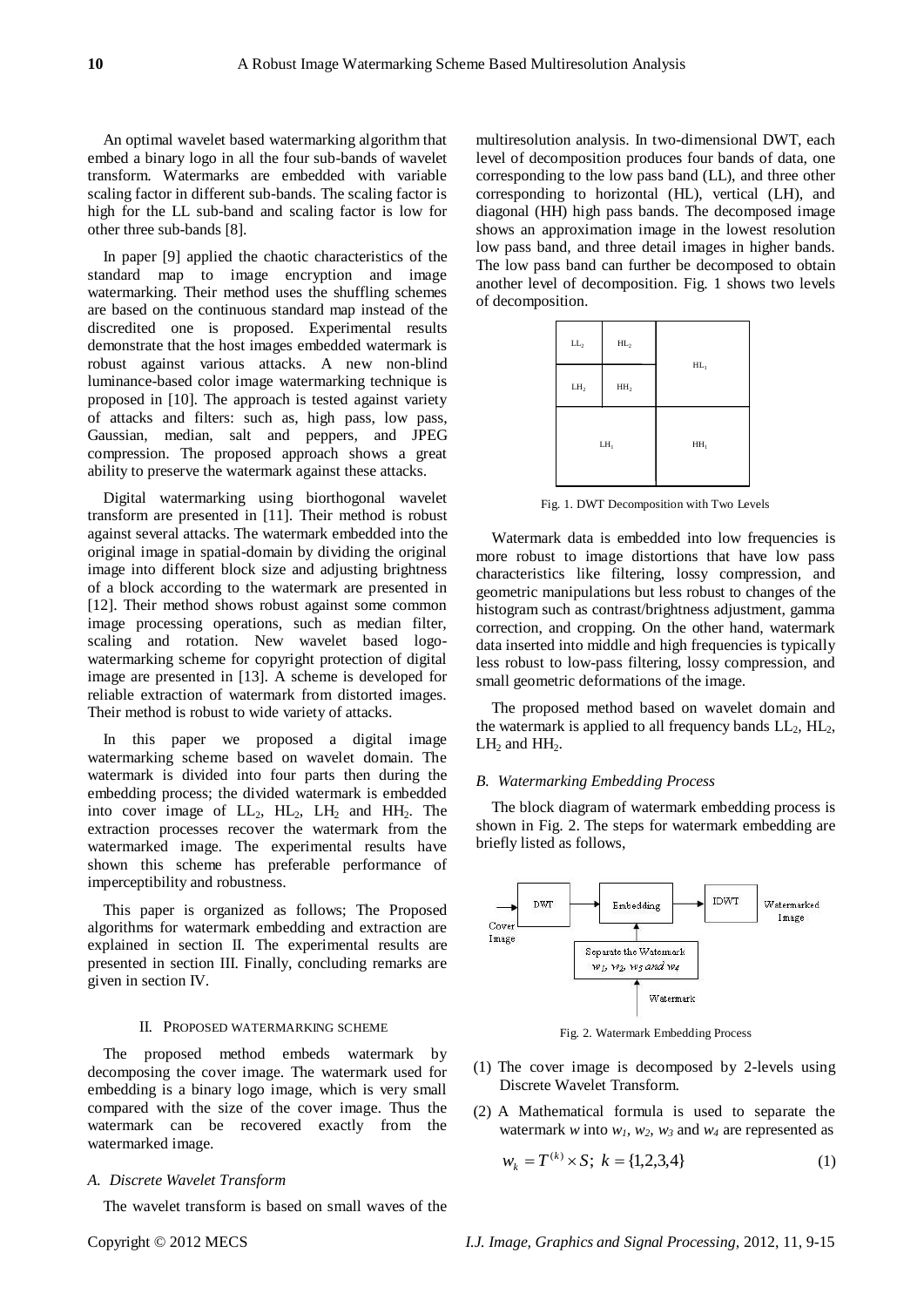Where,  $w = w \cdot \text{aternark}, T = \text{constant} \cdot \text{and} S = \text{pixel}$ value of original watermark.

- (3) The watermark  $w_1$ ,  $w_2$ ,  $w_3$  and  $w_4$  are applied to the gray scale cover image in sub-bands  $LL_2$ ,  $HL_2$ ,  $LH_2$ and HH<sub>2</sub> respectively.
- (4) The watermarked image can be obtained by the following equation

$$
WI(i, j) = I(i, j) + \alpha \times w(i, j)
$$
\n<sup>(2)</sup>

Where,  $WI = watermarked image, w=watermark and$  $I = cover Image.$ 

 $\alpha$  = scaling factor which determine the strength of watermark.

(5) The inverse wavelet transform is performed to get the watermarked image.

## *C. Watermarking Extraction Process*

The watermark extraction processes are the inverse process of watermark embedding, shown in Fig. 3. The steps for watermark extraction are briefly listed as follows,

- (1) The watermarked image and the cover image is decomposed by 2-levels, using Discrete wavelet transform
- (2) The watermark  $w_1$ ,  $w_2$ ,  $w_3$  and  $w_4$  can be extracted from the watermarked image sub-bands  $LL_2$ ,  $HL_2$ ,  $LH<sub>2</sub>$  and  $HH<sub>2</sub>$  respectively. Then it is divided by the watermark strength factor  $\alpha$ . This is summarized as follows,

$$
w'(i, j) = (WI(i, j) - I(i, j)) / \alpha
$$
\n(3)

(3) The watermark *w* can be extracted by using the Mathematical equation

$$
w_k = T^{(-k)} \times S \tag{4}
$$



Fig. 3. Watermark Extraction Process

#### III. EXPERIMENTAL RESULTS AND DISCUSSION

In this paper, a robust watermarking technique is proposed based on wavelet domain for gray scale images. In our experiments, we use the  $512\times512$  Lena, Barbara and Baboon as the cover images and a 48×48 size gray scale logo is used as watermark image. Fig. 4 shows the set of cover and watermark images.



Fig. 4. Cover Images (a) Lena (b) Barbara (c) Baboon (d) Original Watermark

## *A. Performance Evaluation*

In order to evaluate the performance of watermarking technique, the Peak Signal to Noise Ratio (PSNR) and the Normalized Correlation (NC) are two common quantitative indices are used. Normalized Cross Correlation is used to measure the quality of watermark after recovery. The NC between the embedded watermark W  $(i, j)$  and the extracted watermark W'  $(i, j)$ is defined as

$$
NC = \frac{\sum_{i=1}^{H} \sum_{j=1}^{L} W(i, j) \times W'(i, j)}{\sum_{i=1}^{H} \sum_{j=1}^{L} [W(i, j)]^2}
$$
(5)

Peak Signal to Noise Ratio (PSNR) is used to measure quality of watermarked image, it is given by

$$
PSNR(dB) = 10 \log_{10} \frac{255^2}{MSE}
$$
 (6)

The Mean Square Error (MSE) between a watermarked image and cover image.

$$
MSE = \frac{1}{N} \sum_{j=0}^{N} (I_w - I)^2
$$
 (7)

Where  $I_w$  is watermarked image and I is cover image.

#### *B. Imperceptibility Evaluation*

Fig. 5 shows the watermarked images of Lena, Barbara and Baboon and it is extracted watermark image. Table 1 lists the NC values of extracted watermarks and image quality (PSNR).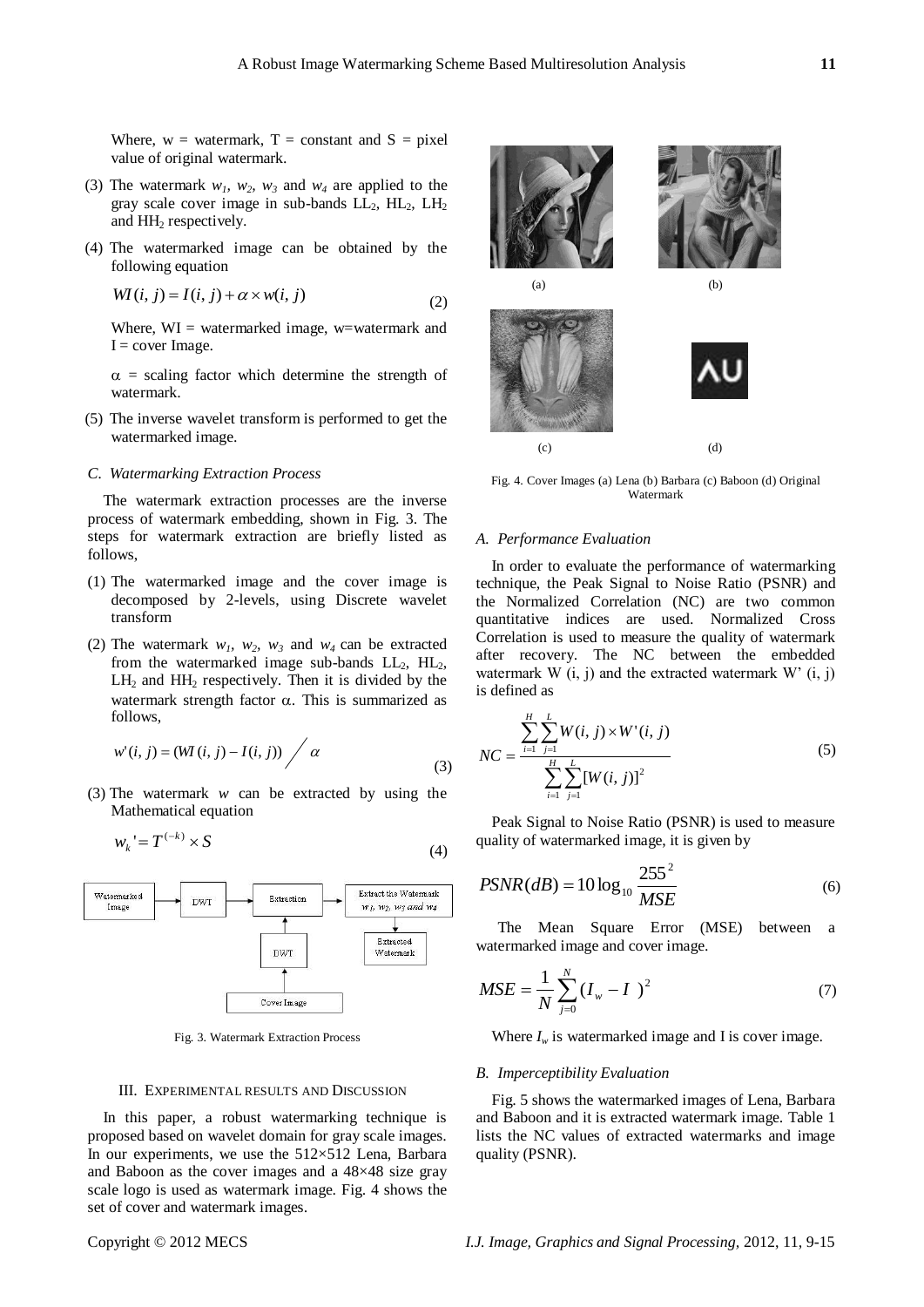

Fig. 5. (a), (c) and (e) are watermarked images on Lena, Barbara and Baboon images. (b) Extracted Watermark from Lena, (d) Extracted Watermark from Barbara and (f) Extracted Watermark from Baboon

TABLE 1. NC VALUES OF EXTRACTED WATERMARKS AND IMAGE QUALITY (PSNR).

| Watermarked Images | <b>SNR</b> | MSE    | PSNR in<br>db | NC |
|--------------------|------------|--------|---------------|----|
| Lena               | 41.0475    | 0.9906 | 47.9649       |    |
| <b>Barbara</b>     | 41.8522    | 0.9913 | 47.6783       |    |
| <b>Baboon</b>      | 42.6150    | 0.9922 | 47.4552       |    |

## *C. Robustness Evaluation*

Robustness of the proposed method is evaluated for various types of image distortions are discussed below.

*1) Non-Geometric Attacks:* Watermarked Lena Image is tested for non-geometric attacks such as additive noise, median filtering and JPEG compression

*Salt & Pepper Noise:* The watermarked image is corrupted with salt and pepper noise at the density ranging from 0.02 to 0.1. Fig. 6 shows the noise corrupted watermarked image of Lena and it is extracted watermark. Table 2 lists the PSNR and NC value for different noise densities. The extracted watermark is noisy, but it is recognizable.



Fig. 6. (a) Watermarked image with 20% salt and pepper noise (b) Extracted watermark

TABLE 2. NC VALUES OF EXTRACTED WATERMARKS AND IMAGE QUALITY (PSNR).

| S.No | Density of | <b>SNR</b> | <b>MSE</b> | <b>PSNR</b> | NC.    |
|------|------------|------------|------------|-------------|--------|
|      | noise      |            |            | in db       |        |
|      | 0.02       | 15.0353    | 395.4849   | 21.9527     | 0.9365 |
| 2.   | 0.04       | 12.0004    | 795.4472   | 18.9179     | 0.8651 |
| 3.   | 0.06       | 10.2144    | 1200.1     | 17.1318     | 0.7976 |
| 4.   | 0.08       | 9.0360     | 1574.2     | 15.9534     | 0.7619 |
| 5.   | 0.10       | 8.0770     | 1963.2     | 14.9944     | 0.7024 |

*Gaussian noise:* The watermarked image is added with Gaussian noise of variance ranging from 0.02 to 0.1. Fig. 7 shows the noise added watermarked image of Lena and it is extracted watermark. Table 3 lists the PSNR and NC value for different noise intensities.



Fig. 7. (a) Watermarked image with 20% Gaussian noise (b) Extracted watermark

TABLE 3. NC VALUES OF EXTRACTED WATERMARKS AND IMAGE QUALITY (PSNR).

| S.No | Variance of | <b>SNR</b> | <b>MSE</b> | <b>PSNR</b> | NC.    |
|------|-------------|------------|------------|-------------|--------|
|      | noise       |            |            | in db       |        |
|      | 0.02        | 10.2556    | 1188.8     | 17.1730     | 0.6190 |
| 2.   | 0.04        | 7.5702     | 2206.2     | 14.4876     | 0.6032 |
| 3.   | 0.06        | 6.0684     | 3117.5     | 12.9859     | 0.5437 |
| 4.   | 0.08        | 5.1004     | 3896.0     | 12.0178     | 0.5079 |
| 5.   | 0.10        | 4.4027     | 4574.9     | 11.3201     | 0.5595 |

*Median Filtering:* Median filtering is a nonlinear operation used in image processing to reduce noise in an image. Fig. 8 shows the watermarked image of Lena and it is extracted watermark for  $3 \times 3$  filter size. Table 4 lists the PSNR and NC value for different size of mask.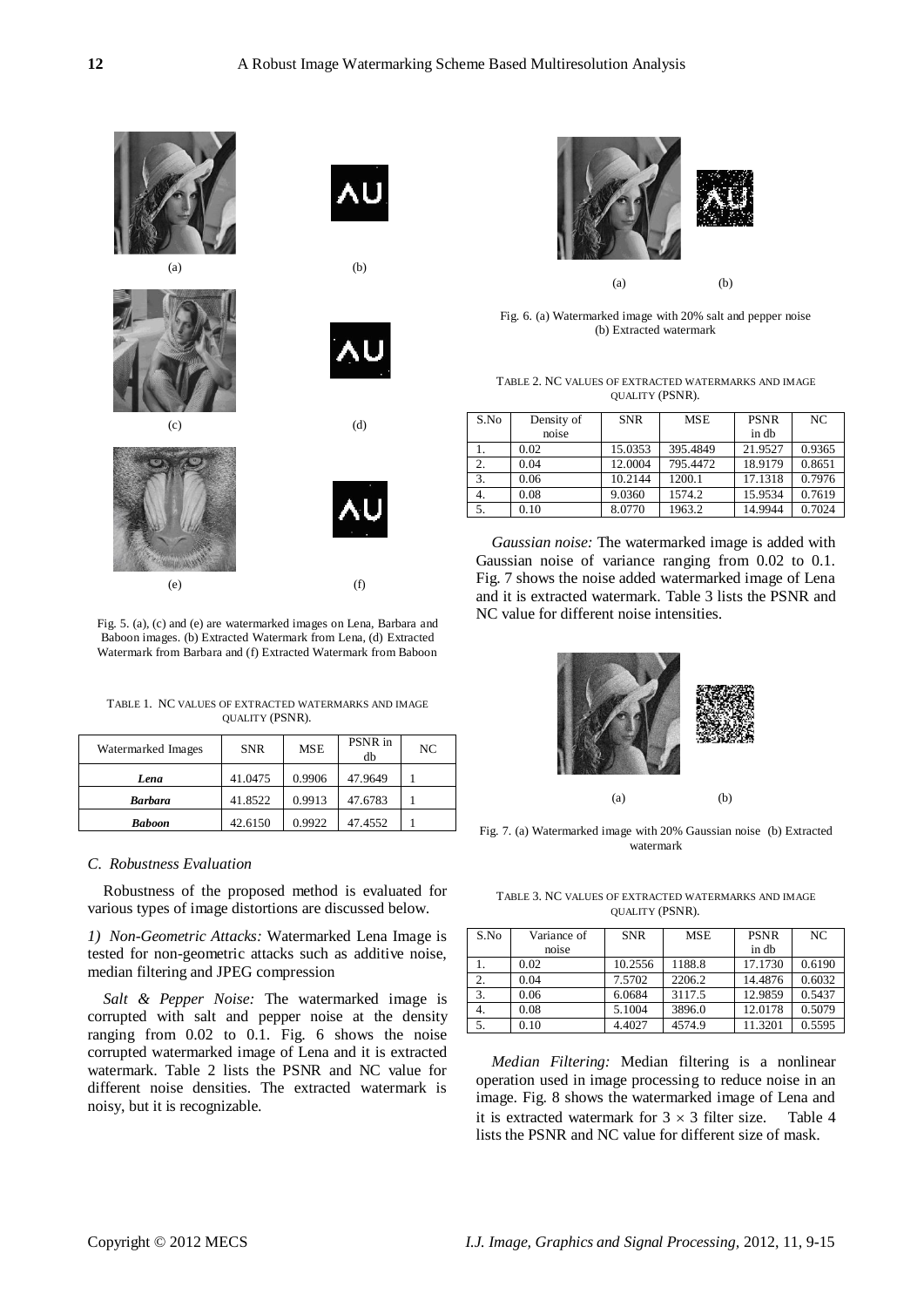

Fig. 8. (a) Watermarked image with  $3 \times 3$  median filtering (b) Extracted watermark

TABLE 4. NC VALUES OF EXTRACTED WATERMARKS AND IMAGE QUALITY (PSNR).

| S.No | Filter size  | <b>SNR</b> | <b>MSE</b> | PSNR in | NC.    |
|------|--------------|------------|------------|---------|--------|
|      |              |            |            | dh      |        |
|      | $3 \times 3$ | 26.0647    | 31.2019    | 32.9822 | 0.8968 |
|      | $5 \times 5$ | 22.5151    | 70.6557    | 29.4325 | 0.8095 |
| 3.   | $7 \times 7$ | 20.4893    | 112.6497   | 27.4067 | 0.7778 |
| 4.   | $9 \times 9$ | 19.2504    | 149.8354   | 26.1678 | 0.7817 |

*JPEG compression:* Table 5 lists extracted watermark and image quality of watermarked image after attacking by JPEG compression with different compression ratio. Fig. 9 shows the watermarked image of Lena and it is extracted watermark. It shows the embedded watermark fully extracted from JPEG compressed image.



Fig. 9. (a) Watermarked image with JPEG compression Q=90 (b) Extracted watermark

TABLE 5. NC VALUES OF EXTRACTED WATERMARKS AND IMAGE QUALITY (PSNR).

| S.No | %O | <b>SNR</b> | <b>MSE</b> | PSNR in | NC.    |
|------|----|------------|------------|---------|--------|
|      |    |            |            | db      |        |
|      | 10 | 22.3297    | 73.7373    | 29.2471 | 0.7976 |
| 2.   | 40 | 26.4180    | 28.7647    | 33.3354 | 0.8294 |
| 3.   | 60 | 27.5873    | 21.9747    | 34.5047 | 0.8849 |
| 4.   | 80 | 29.4243    | 14.3956    | 36.3417 | 0.9325 |
|      | 90 | 31.5632    | 8.7971     | 38.4806 | 0.9643 |

*2) Geometric Attacks:* A watermarked Lena image is tested for geometric attacks such as rotation and histogram equalization.

*Histogram equalization:* Fig. 10 shows the histogram equalization of watermarked image of Lena and it is extracted watermark. Table 6 list the PSNR and NC value for histogram equalization.



Fig. 10. (a) Watermarked image with histogram equalization (b) Extracted watermark

| TABLE 6. NC VALUES OF EXTRACTED WATERMARKS AND IMAGE |  |  |  |  |
|------------------------------------------------------|--|--|--|--|
| <b>QUALITY (PSNR).</b>                               |  |  |  |  |

| SNR | MSE    | DCATD<br>in db         | $\mathbf{M}$ |
|-----|--------|------------------------|--------------|
|     | 1900.J | 606<br>$\cup$ . $\cup$ | $\sim$       |

*Rotation:* Fig. 11 shows the rotation of watermarked image and it is extracted watermark. Table 7 list the PSNR and NC value for rotation. The watermarked image rotated by 45 degrees to the right and then rotated back to its original position.



Fig. 11. (a) Watermarked image with rotation of 45 degrees (b) Extracted watermark

TABLE 7. NC VALUES OF EXTRACTED WATERMARKS AND IMAGE QUALITY (PSNR).

| <b>CNID</b>     | MSE        | in db | חז     |
|-----------------|------------|-------|--------|
| $, 444^{\circ}$ | 74<br>∪⊤.⊥ | 3621  | 1.8016 |

*3)* Common image processing Attacks: A watermarked Lena image is tested for common image processing attacks such as sharpening and smoothing.

*Sharpening:* Sharpening operations are used to enhance the subjective quality. Fig. 12 shows sharpening of watermarked image of Lena and it is extracted watermark. Table 8 list the PSNR and NC value for sharpening.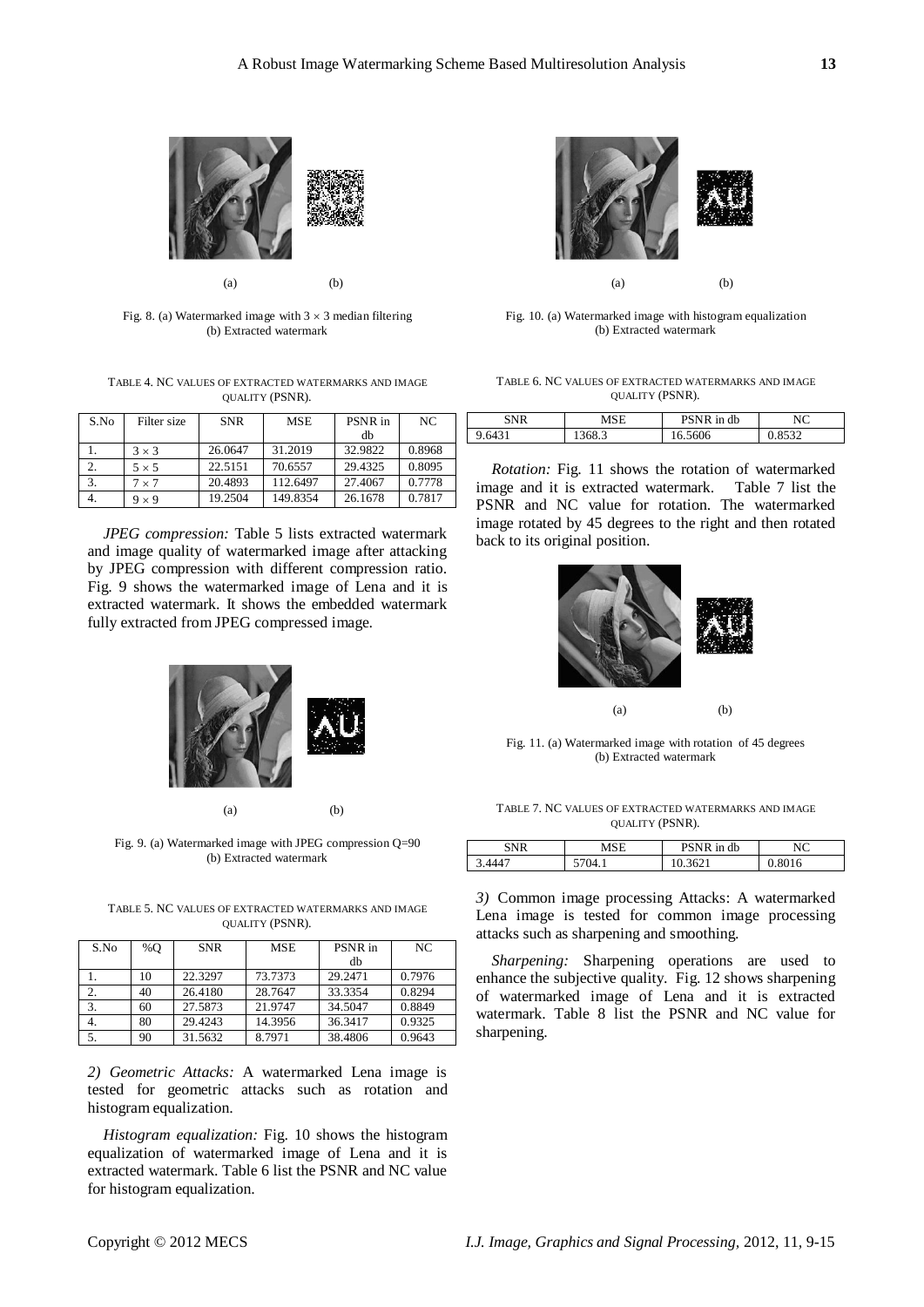

Fig. 12. (a) Watermarked image with sharpening (b) Extracted watermark

TABLE 8. NC VALUES OF EXTRACTED WATERMARKS AND IMAGE QUALITY (PSNR).

| SNR  | MCE                 | PSNR in db     | NIC<br>чU     |
|------|---------------------|----------------|---------------|
| 1402 | 150<br>$\mathbf{U}$ | 0576<br>-- - - | $\gamma_{24}$ |

*Smoothing:* Fig. 13 shows smoothing of watermarked image of Lena and it is extracted watermark. Table 9 list the PSNR and NC value of smoothing.



Fig. 13. (a) Watermarked image with smoothing (b) Extracted watermark

TABLE 9. NC VALUES OF EXTRACTED WATERMARKS AND IMAGE QUALITY (PSNR).

| 'NR     | MSE    | PSNR in db | NC     |
|---------|--------|------------|--------|
| 32.7194 | 6.7408 | 39.6369    | 0.9960 |

The results presented here give a good indication of the capabilities of the proposed method for different types of attacks. The advantage of our proposed method has preferable performance of imperceptibility and robustness to common image processing operations.

## IV. CONCLUSION

In this paper, we proposed a robust watermarking scheme on DWT. In the embedding process, the watermark is separated and then embedded to cover image. In the extracting process, the original watermark is retrieved from the watermarked image. The Experimental result shows that the proposed method has good imperceptibility on the watermarked image and superior in terms of Peak Signal to Noise Ratio (PSNR). The proposed method has high robustness to geometric (histogram equalization and rotation), non geometric (filtering, lossy compression and noise adding) and common image processing attacks (sharpening and smoothing). After applying these attacks the extracted

watermark is recognizable. As a future initiative, we will address the extension of the technique to blind watermarking schemes.

#### **REFERENCES**

- [1] P. Ramana Reddy, DR. Munaga, V.N.K. Prasad and DR D. Sreenivasarao, Robust Digital Watermarking of Images using Wavelets, International Journal of Computer and Electrical Engineering, 2009,Vol. 1, No. 2, 1793-8163.
- [2] G.C. Langelaar, I. Setyawan and R.I. Lagendijk, Watermarking digital image and video data, IEEE Signal Process. Magazine, 2000, 20 – 46.
- [3] X.D. Zhang, J. Feng and K.T. Lo, Image watermarking using tree-based spatial-frequency feature of wavelet transform, J. Visual Comm. Image Representation, 2003, 474 – 491.
- [4] S.H. Wang and Y.P. Lin, Wavelet tree quantization for copyright protection watermarking, IEEE Trans. Image Process, 2004, 13, 154 – 165.
- [5] Mario Beauchemin, Spatial pattern discovery for hyperspectral images based on multiresolution analysis, International journal of image and data fusion, Taylor & Francis 2012, vol. 3, Issue 1, 93- 110.
- [6] D. Kundur and D. Hatzinakos, Digital watermarking using multiresolution wavelet decomposition, Tech. Rep., Dept. of Electrical and Computer Engineering, University of Toronto, 1998.
- [7] R. Mehul and R. Priti, Discrete Wavelet Transform Based Multiple Watermarking Scheme. Proceedings of IEEE Region 10 Technical Conference on Convergent Technologies for the Asia-Pacific, 14 – 17 October 2003, Bangalore, India.
- [8] P. Tao and A.M. Eskicioglu, A robust multiple watermarking scheme in the discrete wavelet transform domain, Quality of Service and Control of Next-Generation Communication Networks II, Proceedings of the SPIE, 2004, Vol. 5601, pp. 133- 144.
- [9] Ruisong Ye and Huiqing Huang, Application of the Chaotic Ergodicity of Standard Map in Image Encryption and Watermarking, I.J. Image, Graphics and Signal Processing, 2010, 1, 19-29.
- [10]Jamal Ali Hussein, Luminance-based Embedding Approach for Color Image Watermarking, I.J. Image, Graphics and Signal Processing, 2012, 3, 49-55.
- [11]Suhad Hajjara, Moussa Abdallah and Amjad Hudaib, Digital Image Watermarking using Localized Biorthogonal Wavelets, European Journal of Scientific Research, 2009, Vol. 26, No.4, pp. 594 – 608.
- [12]S. Kimpan, A. Lasakul and S. Chitwong, Variable block size based adaptive watermarking in spatial